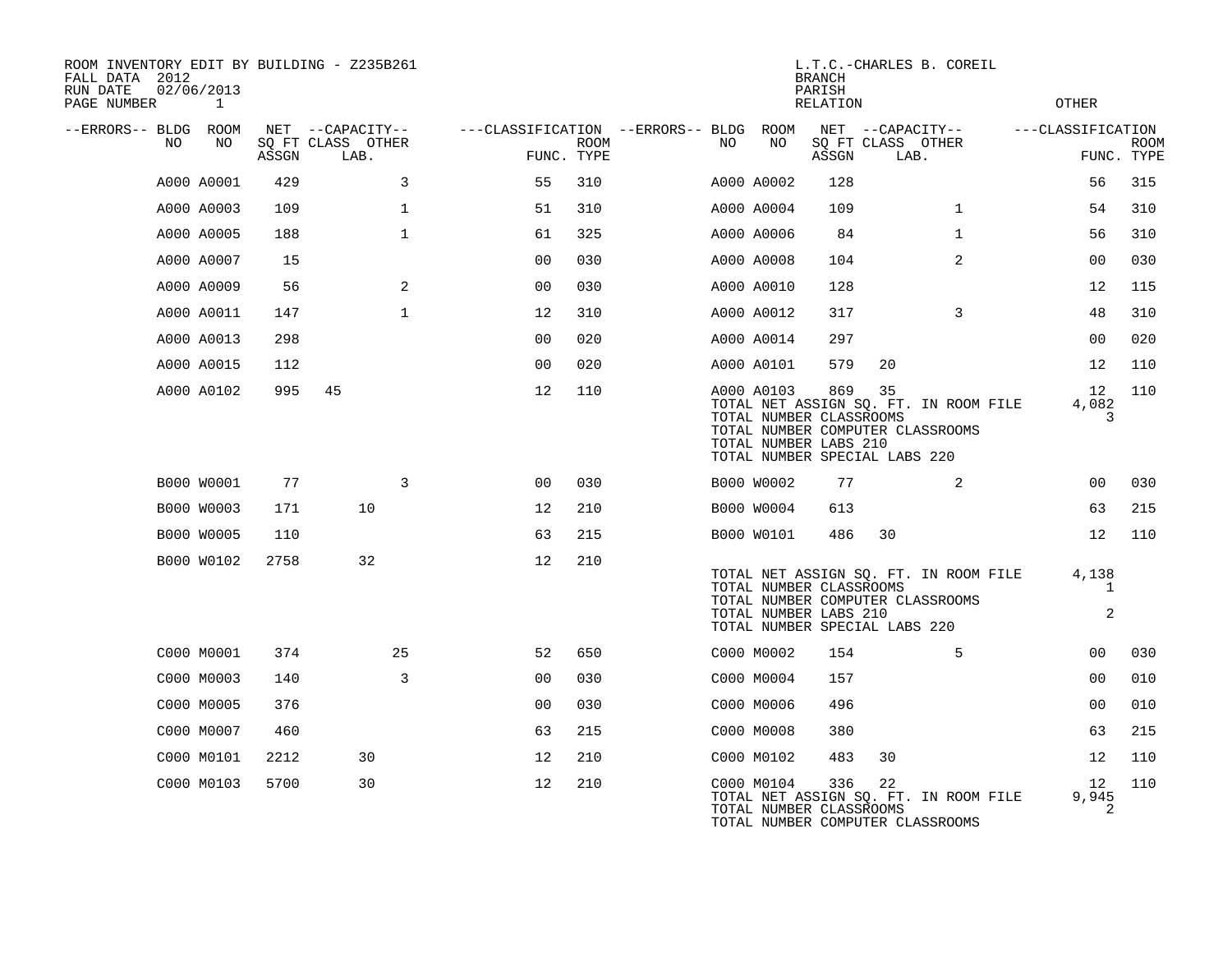| ROOM INVENTORY EDIT BY BUILDING - Z235B261<br>FALL DATA 2012<br>RUN DATE<br>PAGE NUMBER | 02/06/2013<br>2          |             |                                               |                                                         |                    |      |                                                                              | <b>BRANCH</b><br>PARISH<br>RELATION | L.T.C.-CHARLES B. COREIL                                                                                               |              | <b>OTHER</b>                  |                           |
|-----------------------------------------------------------------------------------------|--------------------------|-------------|-----------------------------------------------|---------------------------------------------------------|--------------------|------|------------------------------------------------------------------------------|-------------------------------------|------------------------------------------------------------------------------------------------------------------------|--------------|-------------------------------|---------------------------|
| --ERRORS-- BLDG ROOM<br>NO                                                              | NO                       | ASSGN       | NET --CAPACITY--<br>SQ FT CLASS OTHER<br>LAB. | ---CLASSIFICATION --ERRORS-- BLDG ROOM NET --CAPACITY-- | ROOM<br>FUNC. TYPE | NO . | NO<br>TOTAL NUMBER LABS 210                                                  | ASSGN                               | SQ FT CLASS OTHER<br>LAB.                                                                                              |              | ---CLASSIFICATION<br>2        | <b>ROOM</b><br>FUNC. TYPE |
|                                                                                         | D000 I0001               |             | 15                                            | 82                                                      | 082                |      | D000 I0002                                                                   | 34                                  | TOTAL NUMBER SPECIAL LABS 220<br>15                                                                                    |              | 82                            | 082                       |
|                                                                                         |                          | 91<br>104   | $\mathbf{1}$                                  | 82                                                      | 082                |      |                                                                              | 275                                 | 10                                                                                                                     |              | 82                            | 082                       |
|                                                                                         | D000 I0003               |             |                                               |                                                         |                    |      | D000 I0004                                                                   |                                     |                                                                                                                        |              |                               |                           |
|                                                                                         | D000 I0005               | 200         |                                               | 82                                                      | 082                |      | D000 I0006                                                                   | 109                                 |                                                                                                                        |              | 82                            | 082                       |
|                                                                                         | D000 I0007<br>D000 10102 | 4370<br>475 | 20                                            | 56<br>12                                                | 730<br>110         |      | D000 I0101<br>D000 10103<br>TOTAL NUMBER CLASSROOMS<br>TOTAL NUMBER LABS 210 | 367<br>4600                         | 20<br>20<br>TOTAL NET ASSIGN SQ. FT. IN ROOM FILE<br>TOTAL NUMBER COMPUTER CLASSROOMS<br>TOTAL NUMBER SPECIAL LABS 220 |              | 12<br>82<br>10,625<br>2       | 110<br>082                |
|                                                                                         | E000 B0001               | 25          | 1                                             | 00                                                      | 030                |      | E000 B0002                                                                   | 25                                  |                                                                                                                        | $\mathbf{1}$ | 0 <sub>0</sub>                | 030                       |
|                                                                                         | E000 B0003               | 347         | 15                                            | 63                                                      | 310                |      | E000 B0004                                                                   | 208                                 |                                                                                                                        |              | 60                            | 730                       |
|                                                                                         | E000 B0005               | 121         | $\mathbf{1}$                                  | 56                                                      | 310                |      | E000 B0006                                                                   | 42                                  |                                                                                                                        |              | 0 <sub>0</sub>                | 030                       |
|                                                                                         | E000 B0007               | 121         | $\mathbf{1}$                                  | 51                                                      | 310                |      | E000 B0008                                                                   | 121                                 |                                                                                                                        | $\mathbf{1}$ | 11                            | 310                       |
|                                                                                         | E000 B0009               | 228         | 3                                             | 0 <sub>0</sub>                                          | 030                |      | E000 B0010                                                                   | 121                                 |                                                                                                                        | 8            | 11                            | 310                       |
|                                                                                         | E000 B0011               | 165         | $\overline{3}$                                | 00                                                      | 030                |      | E000 B0012                                                                   | 302                                 |                                                                                                                        | 3            | 48                            | 310                       |
|                                                                                         | E000 B0013               | 155         |                                               | 0 <sub>0</sub>                                          | 030                |      | E000 B0014                                                                   | 708                                 |                                                                                                                        |              | 0 <sub>0</sub>                | 020                       |
|                                                                                         | E000 B0110               | 675         | 40                                            | 12                                                      | 110                |      | E000 B0111                                                                   | 675                                 | 15                                                                                                                     |              | 12                            | 110                       |
|                                                                                         | E000 B0114               | 752         | 15                                            | 12                                                      | 110                |      | E000 B0115<br>TOTAL NUMBER CLASSROOMS<br>TOTAL NUMBER LABS 210               |                                     | 752 15<br>TOTAL NET ASSIGN SO. FT. IN ROOM FILE<br>TOTAL NUMBER COMPUTER CLASSROOMS<br>TOTAL NUMBER SPECIAL LABS 220   |              | 12 <sup>°</sup><br>4,195<br>4 | 110                       |
|                                                                                         | F000 P0101               | 396         | -25                                           | 12                                                      | 110                |      | TOTAL NUMBER CLASSROOMS<br>TOTAL NUMBER LABS 210                             |                                     | TOTAL NET ASSIGN SQ. FT. IN ROOM FILE<br>TOTAL NUMBER COMPUTER CLASSROOMS<br>TOTAL NUMBER SPECIAL LABS 220             |              | 396<br>$\mathbf{1}$           |                           |
|                                                                                         | G000 P0102               | 396         | 25                                            | 12                                                      | 110                |      | TOTAL NUMBER CLASSROOMS                                                      |                                     | TOTAL NET ASSIGN SQ. FT. IN ROOM FILE                                                                                  |              | 396<br>$\mathbf{1}$           |                           |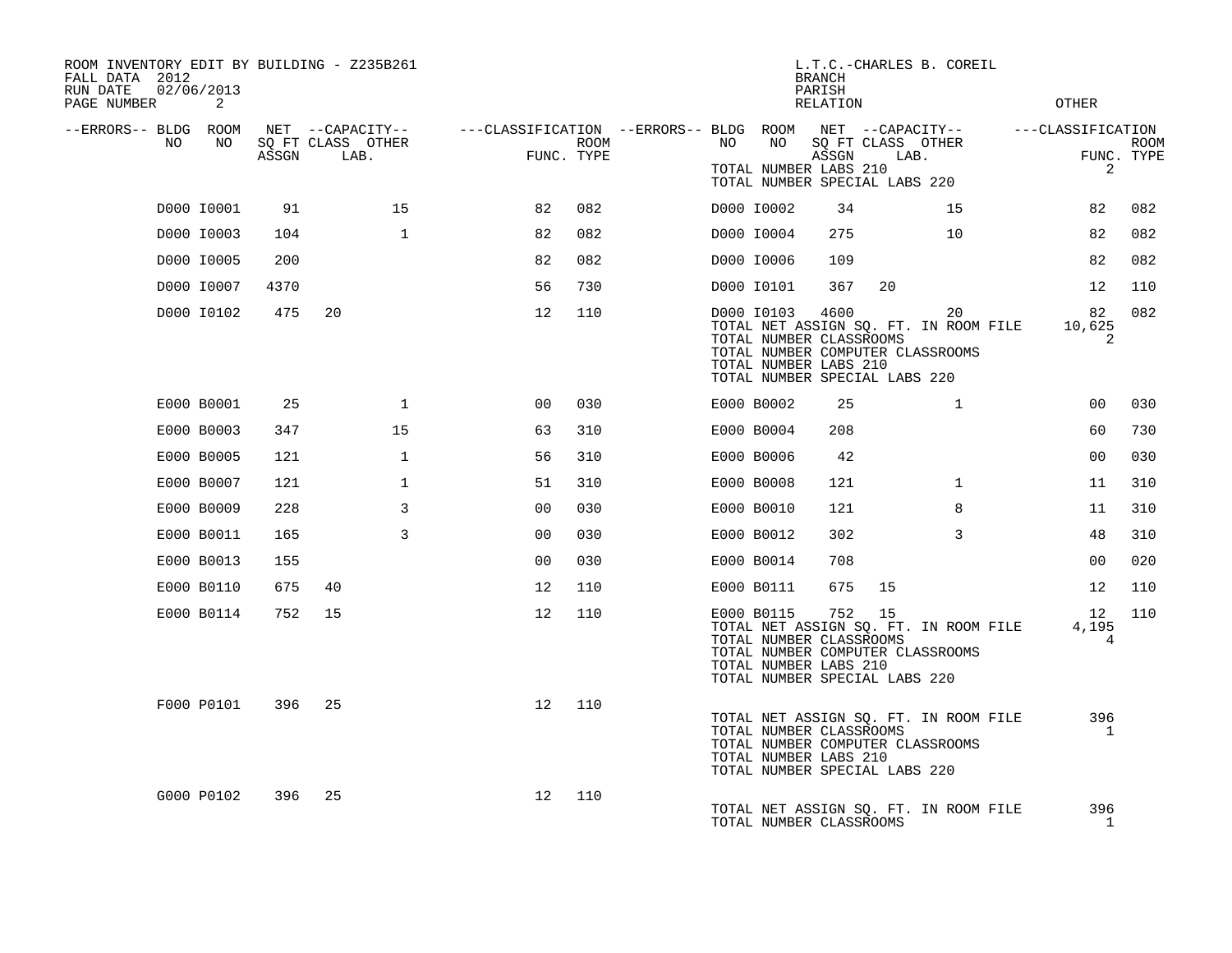| ROOM INVENTORY EDIT BY BUILDING - Z235B261<br>2012<br>FALL DATA<br>02/06/2013<br>RUN DATE            | L.T.C.-CHARLES B. COREIL<br>BRANCH<br>PARISH                                                                                                                                                                                                      |                                         |  |  |  |  |  |  |
|------------------------------------------------------------------------------------------------------|---------------------------------------------------------------------------------------------------------------------------------------------------------------------------------------------------------------------------------------------------|-----------------------------------------|--|--|--|--|--|--|
| PAGE NUMBER                                                                                          | RELATION                                                                                                                                                                                                                                          | OTHER                                   |  |  |  |  |  |  |
| ROOM<br>NET<br>--ERRORS-- BLDG<br>--CAPACITY--<br>SO FT CLASS<br>NO<br>OTHER<br>NO.<br>ASSGN<br>LAB. | --ERRORS-- BLDG ROOM<br>NET<br>---CLASSIFICATION<br>--CAPACITY--<br>SO FT CLASS<br>NO.<br>NO<br>OTHER<br><b>ROOM</b><br>FUNC. TYPE<br>ASSGN<br>LAB.<br>TOTAL NUMBER COMPUTER CLASSROOMS<br>TOTAL NUMBER LABS 210<br>TOTAL NUMBER SPECIAL LABS 220 | ---CLASSIFICATION<br>ROOM<br>FUNC. TYPE |  |  |  |  |  |  |